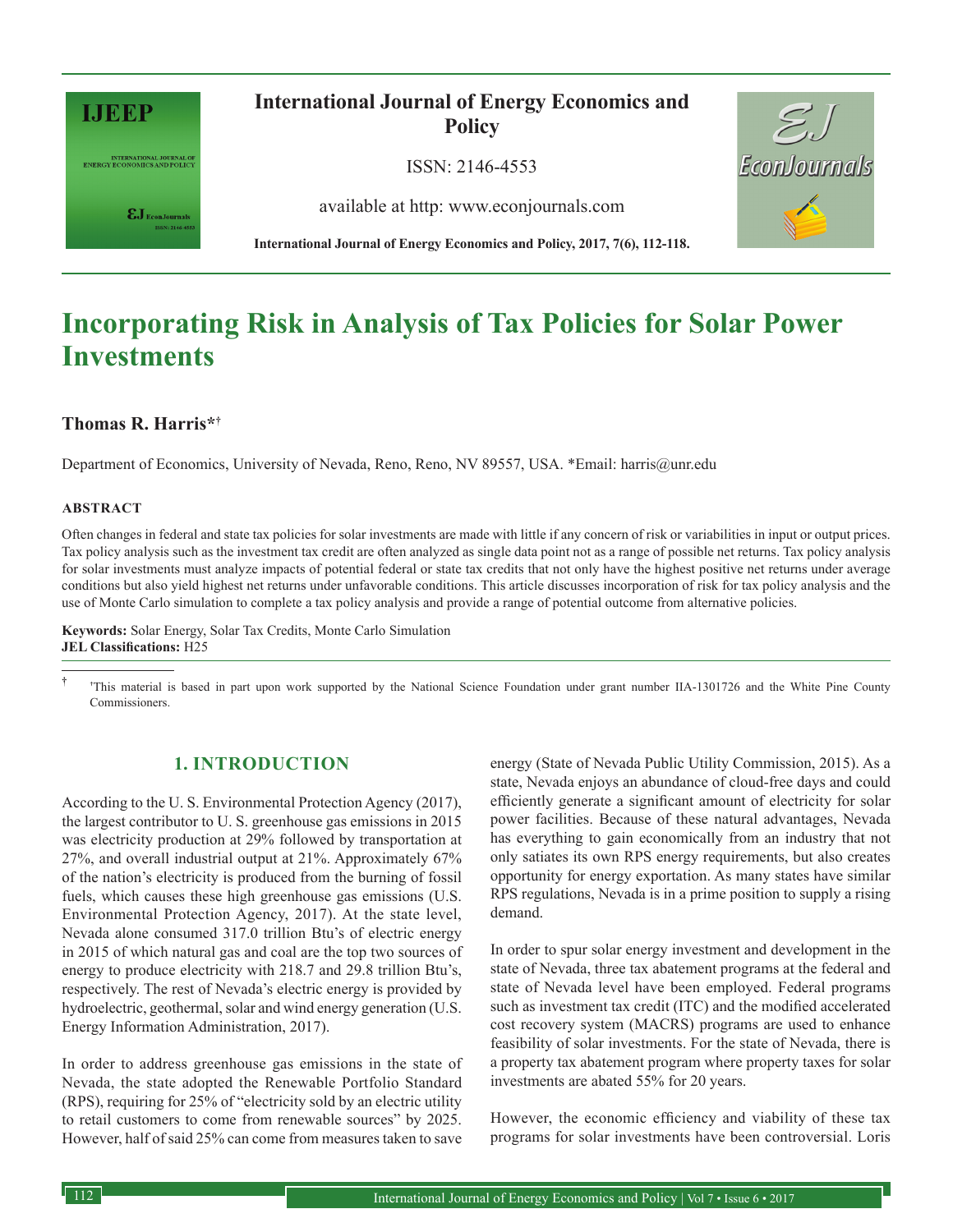and Tubb (2016) argue that ITC does not make solar energy less expensive. Instead, ITC just transfers the costs of these projects to the public. In addition, ITC remove incentives for solar companies to become more efficient and build better business models that actually could reduce costs. In summation, opponents of these tax policies such as ITC, MACRS, and state property tax abetments for solar investments suggest that market forces should determine energy mix and should not be the responsibility of government.

Proponents of tax credits for solar investments suggest that tax policies such as ITC is one of the most important federal policies to support development of solar energy in U.S. (Solar Energy Industries Association, 2017). ITC was up for extension in 2015 and proponents of ITC suggest that this tax policy provides market certainty to long-run solar investments. With market certainty, proponents assert future market competition and technology innovations in the solar industry will be enhanced which will ultimately yield lower customer costs and reduce the carbon footprint.

Analysis of policy changes such as ITC and other tax programs for solar investments are often analyzed with certainty. Manski (2013) would argue that crafting and analyzing tax policies under certitude does not include uncertainty that exists with short-run and long run forecasts. Manski's principle is to shift analysis of impacts of government programs such as changes in tax code from "incredible certitude" to "credible interval scoring." By introducing principles of "credible interval scoring," risk is introduced into the analysis of tax policies, which is often ignored. Given the current variability in the economy, inclusion of risk into public policies such as ITC has become a valid component (Manski, 2012). Therefore, the primary objective of this paper is to investigate processes that allow Manski's "credible interval scoring" for tax policies for solar investment in the state of Nevada. Specific objectives are:

- 1. To discuss applications of risk in the analysis of public policies such as ITC and other tax policies,
- 2. To review the example solar investment project, and
- 3. To complete a risk analysis of tax policies for solar investment.

## **2. MONTE CARLO SIMULATION FOR ANALYSIS OF TAX PROGRAMS**

Deterministic tax policy analysis of solar investments often ignore price and cost variability and do not incorporate risk. This type of "incredible certitude" provides only a point estimate of key output variables (KOVs). "Credible internal scoring" provides probability distributions of KOV's, which is necessary for effective and efficient tax policy analysis (Pouliquen, 1970; Reutlinger, 1970; Hardaker et al., 2004). Pouliquen (1970) indicates the benefits of Monte Carlo simulation are that it provides decision-makers the extreme values of KOVs and their relative probabilities along with a weighted estimate of the relationships between unfavorable and favorable outcomes. In addition to the risk analysis and how it affects potential solar investments, Pouliquen (1970) suggests that the complete feasibility simulation can be used to analyze alternative tax programs and policies.

Easy to use simulation add-ons for Excel, such as Semitar, @ Risk, and Crystal Ball, are available to convert deterministic Excel spreadsheet models into Monte Carlo simulation models. For this paper, the add-on Excel Semitar package will be used (Richardson et al., 2006b). The Semitar program allows investigators to ask "what if" questions for alternative income tax credit policies.

Richardson (2006a) outlined steps in developing Monte Carlo simulation analysis of policy analysis. First probability distributions for all risky variables must be defined, parameterized, simulated and validated. Second, the stochastic variables from the probability distributions are used in the accounting equations to calculate production, receipts, costs, cash flows, and balance sheet variables for the analysis. Stochastic values sampled from the probability distributions make the financial statement variables stochastic. Third, the completed stochastic model is simulated many times (i.e. 1000 iterations) using random values for the risky variables. The results of the 1000 samples provide the information to estimate empirical probability distributions for unobservable KOVs; such as, present value of end net worth, net present value, and annual cash flows, so policymakers can evaluate the probability of success for proposed tax policies. Fourth, the analysis uses stochastic simulation model to analyze tax policies, and provide the results to the policy makers in the form of probabilities and probabilistic forecasts for the KOVs.

Viscusl (1972) investigated the use of Monte Carlo simulation and stochastic dominance for evaluation of public policies. He found procedures for public investments are similar to private investments. However if expenditures for the investment are correlated to existing government's fiscal balances, these existing government fiscal balances need to be included in the risk analysis.

For this paper, the Monte Carlo simulation analysis will provide a range of potential results for proposed income tax abatement policies. The complete simulation model will be simulated many times (i.e.; 1000 times) using random variables. The empirical probability distributions for the KOVs will be for the internal return from alternative tax abatement programs. From the KOVs' distribution, policy makers are provided information as to a range of results from various tax abatement programs.

## **3. OVERVIEW OF SOLAR PROJECT**

A solar photovoltaic (PV) system investment is being considered for construction in the northeastern Nevada county of white pine. The PV planned system is to be 10 MW facility with the length of analysis being 30 years. Also assumed is that rate of return for investors for the highly competitive energy industry is between 10% and 15%. Usually renewable energy studies estimate annual production, which includes downtime. Following a memo from Bourg (2013), power production for a 10 MW plant in white pine county (Ely TMY weather data) using the National Renewable Energy Laboratory System Advisor Model (SAM) was estimated. Using assumptions from SAM and a default downtime of 4% per year for scheduled maintenance and unscheduled outages, the annual energy production is estimated to be 20,075,482 kWh.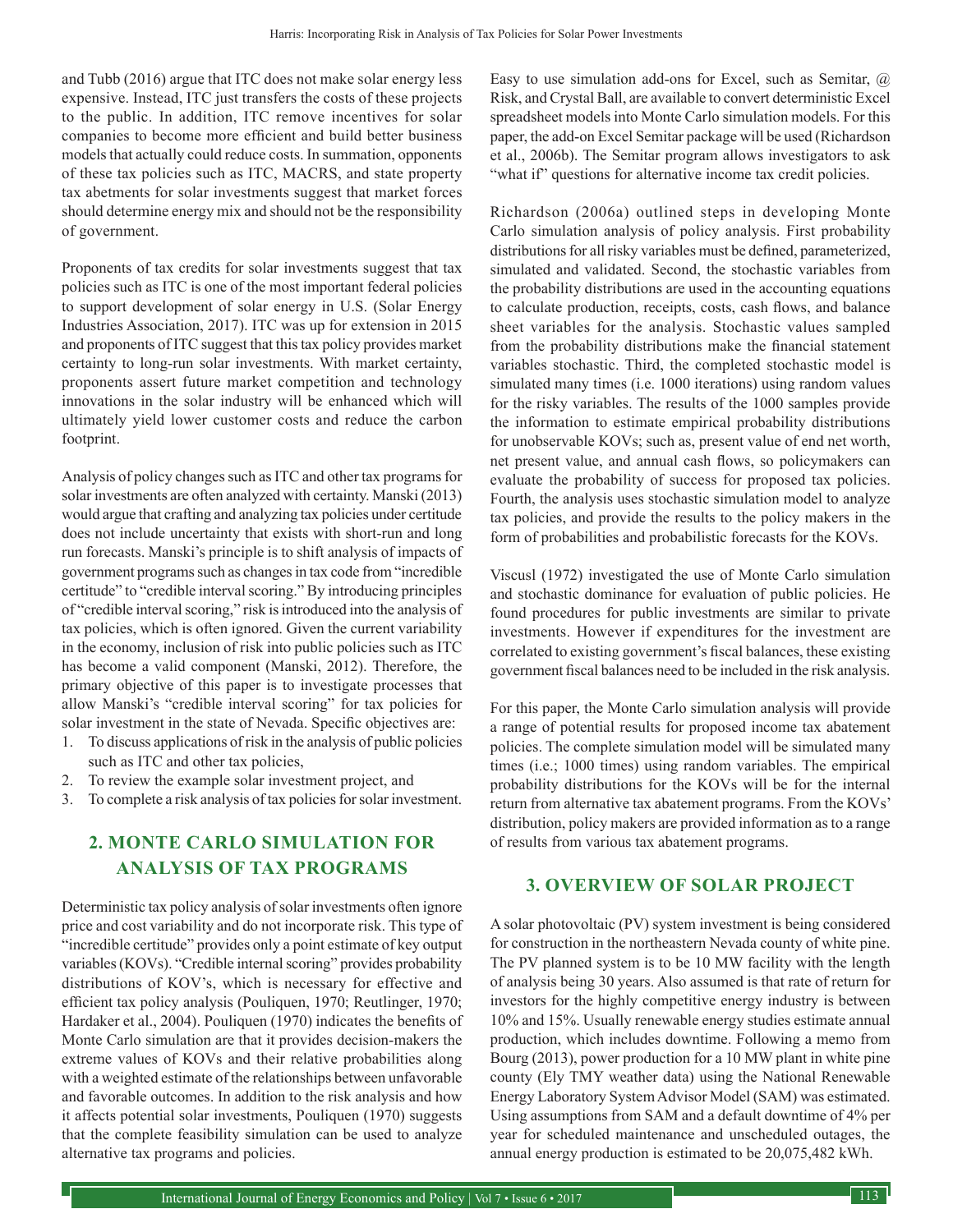For output prices, the latest benchmark in Nevada for Solar Purchase Price Agreement (PPA) price is \$0.09/kWh from the 2011 round of RPS bids. Since PV and concentrated solar power compete with one another, the sales price would be the same for both resources. However, costs have declined for solar projects in the last couple of years and based on what the industry has seen in adjacent states the output price ranges between \$0.08/kWh to \$0.09/kWh with \$0.085/kWh as the mode and with zero annual escalation in PPA prices.

For the deterministic analysis the mode output price will be used which is  $$0.085/kWh$ . For stochastic analysis, output prices are simulated using a GRKS probability distribution. The GRKS distribution was named for its developers, Richardson et al. (2007). The distribution is used to simulate random variables with a minimum of information, which are a minimum, a middle value, and a maximum value. The GRKS draws 2.28% of the values below the minimum and 2.28% of the value above the maximum. Random values drawn outside the minimum and maximum values account for low-frequency rare events that could significantly impact a business or what are called Black Swans. The GRKS distribution does not force the minimum or maximum values to be equal distance from the middle so the GRKS can simulate a skewed distribution. For this paper, the GRKS distribution will be employed to estimate random output prices with minimum price of \$0.08/kWh, mode price of \$0.085/kWh, and the maximum price of \$0.09/kWh. The random prices for the model are simulated as a multivariate empirical probability distribution using procedures outlined by Richardson et al. (2000).

The proposed Solar PV plants will be simulated employing three tax policies where two policies are Federal and one from the State of Nevada. The first is a 30% ITC where the plant owner would realize 30% of the plant cost as a tax credit in year 1. The second is the MACRS. MACRS allows solar plants to be depreciated over 5 1/2 years. The first step is to calculate the net basis of depreciation. For the solar PV, it is the total plant cost (including interconnection equipment and transmission lines) minus the one-half times the 30% ITC. This net basis is then depreciated according to the following schedule, which is year 1 at 20%, year 2 at 32%, year 3 is 19.2%, year 4 is 11.52%, year 5 is 11.52%, and year 6 is 5.76%. The third mechanism is from the state of Nevada. This is a property tax abatement of 55% for 20 years for the solar PV system. This property tax abatement will be employed because the hypothetical system is a 10 MW system and qualifies. However, there may be additional requirements for the property abatements under NRS 701A.360 that an actual project needs to consider.

The estimated plant and transmission line cost is assumed to be \$26,740,930. It is assumed for the hypothetical plant with a fivemile transmission line to the interconnection point. An inverter replacement cost of \$2,500,000 will be accounted for in year 15.

For land purchased, it is assumed 40 acres of land purchased at \$2,500 per acre, for land cost of \$100,000. For plant investment, it is assumed 30% down or \$8,022,279 with the remainder of the debt financed. The length of loan will be 20 years with an interest rate of 5.5%.

Annual variable cost, which includes production, based O&M cost plus insurance will be \$230,000. Also assumed is an annual inflation rate of 2%. Federal taxes are included as 35% of income. The corporate owner/tax equity partner was assumed to fully utilize tax credits, depreciation, and tax losses.

For feasibility analysis, internal rate of return (IRR) for the solar PV system investments will be estimated. IRR estimates the rate of interest, which equates the net present value of a projected series of cash flow payments to zero. IRR can be used to rank investments and accept or reject invests based on their IRR. Acceptability of the solar system investment depends upon comparison of its IRR with the investor has required rate of return (RRR). For this feasibility analysis, the RRR has to be between 10% and 15%. Acceptability is based on the following decision rules, which is if IRR exceeds RRR, investment is accepted, or if IRR equals RRR, then investment is indifferent, or IRR less RRR, the investment is rejected.

The owner is assumed to require a 10-15% rate of return from the project. Therefore, for this analysis, an investment will be considered acceptable if its IRR is >10-15%.

# **4. PRO FORMA INCOME STATEMENT FOR SOLAR PV SYSTEM**

Table 1 show year 1 Pro Forma Income Statement for the deterministic analysis where output price is held constant at \$0.085/kWh for each year of the 30-year feasibility. The solar PV system generates the following revenues and cost for year 1.

#### **Table 1: Year one pro forma income statement**

| <b>Item</b>                    | (S1,000)   |
|--------------------------------|------------|
| Revenue/expense line item      |            |
| Electric sales                 | 1,706.4    |
| Other sales                    | 0.0        |
| Total revenues                 | 1,706.4    |
| Variable cost                  | 230.0      |
| Property tax                   | 154.7      |
| Total operating expense        | 384.7      |
| Operating income               | 1,321.7    |
| Interest                       | 1,035.0    |
| Depreciation                   | 4,546.0    |
| Pre-tax income                 | $-4,259.3$ |
| Taxes                          | $-9,513.0$ |
| Net income (book)              | 5,253.7    |
| Project cash flow and benefits |            |
| Pretax income                  | $-4,259.3$ |
| +Book depreciation             | 4,546.0    |
| -Loan principal                | 539.7      |
| Pretax cash flow               | $-253.0$   |
| Taxes/credits                  |            |
| Federal taxes                  | $-1,490.8$ |
| Less federal tax credits       | $-8,022.3$ |
| Net taxes                      | 9,513.0    |
| Net cash flows                 |            |
| Operating pretax cash flow     | $-253.0$   |
| State credits/grants           | 0.0        |
| Federal credits/taxes          | 9,513.0    |
| Total cash flow benefit        | 9,260.0    |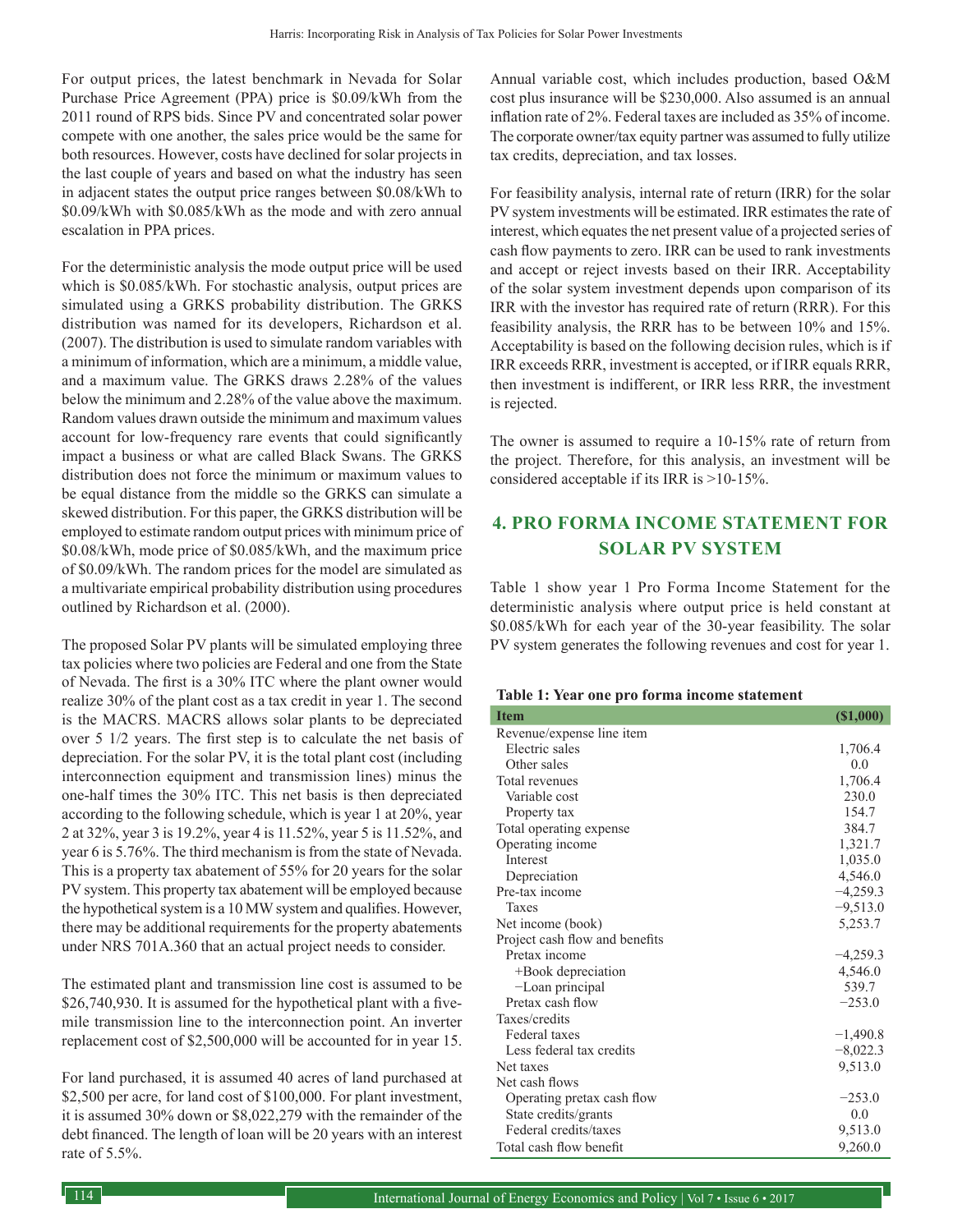| <b>Category</b>                                     | Year 0                                                                                                             | Year <sub>1</sub> | Year 2                           | Year 3          | Year <sub>4</sub>                              | Year <sub>5</sub> | Year 6                           | Year <sub>7</sub>     | Year 8                | Year 9                | Year 10  |
|-----------------------------------------------------|--------------------------------------------------------------------------------------------------------------------|-------------------|----------------------------------|-----------------|------------------------------------------------|-------------------|----------------------------------|-----------------------|-----------------------|-----------------------|----------|
| Revenues                                            |                                                                                                                    |                   |                                  |                 |                                                |                   |                                  |                       |                       |                       |          |
| Electric sales                                      |                                                                                                                    | 1,706.4           | 1,706.4                          | 1,706.4         | 1,706.4                                        | 1,706.4           | 1,706.4                          | 1.706.4               | 1,706.4               | 1,706.4               | 1,706.4  |
| Total revenue                                       |                                                                                                                    | 1,706.4           | 1,706.4                          | 1,706.4         | 1,706.4                                        | 1,706.4           | 1,706.4                          | 1,706.4               | 1,706.4               | 1,706.4               | 1,706.4  |
| Expenses                                            |                                                                                                                    |                   |                                  |                 |                                                |                   |                                  |                       |                       |                       |          |
| Variable costs                                      |                                                                                                                    | 230.0             | 234.6                            | 239.3           | 244.1                                          | 249.0             | 253.9                            | 259.0                 | 264.2                 | 269.5                 | 274.9    |
| Property taxes                                      |                                                                                                                    | 154.7             | 131.5                            | 111.8           | 95.0                                           | 80.8              | 68.7                             | 58.4                  | 49.6                  | 42.2                  | 35.8     |
| Total operating expenses                            |                                                                                                                    | 384.7             | 366.1                            | 351.1           | 339.1                                          | 329.7             | 322.6                            | 317.4                 | 313.8                 | 311.6                 | 310.7    |
| Operating income                                    |                                                                                                                    | 1,321.7           | 1,340.3                          | 1,355.3         | 1,367.3                                        | 1,376.7           | 1,383.8                          | 1,389.0               | 1,392.6               | 1,394.8               | 1,395.7  |
| Interest                                            |                                                                                                                    | 1,035.0           | 1,005.3                          | 974.0           | 941.0                                          | 906.1             | 869.4                            | 830.6                 | 789.6                 | 746.5                 | 700.9    |
| Depreciation                                        |                                                                                                                    | 4,546.0           | 7,273.5                          | 4,364.1         | 2,618.5                                        | 2,618.5           | 1,309.2                          | 0.0                   | 0.0                   | 0.0                   | 0.0      |
| Pretax income                                       |                                                                                                                    |                   |                                  |                 | $-4,259.3 -6,938.6 -3,982.8 -2,192.1$          | $-2,147.9$        | $-794.8$                         | 558.5                 | 603.0                 | 648.3                 | 694.8    |
| Taxes                                               |                                                                                                                    |                   | $-9,513.0 -2,428.5 -1,394.0$     |                 | $-767.2$                                       | $-751.8$          | $-278.2$                         | 195.5                 | 211.0                 | 226.9                 | 243.2    |
| Net income - book                                   |                                                                                                                    |                   |                                  |                 | $5,253.7 -4,510.1 -2,588.8 -1,424.9 -1,396.1$  |                   | $-516.6$                         | 363.0                 | 391.9                 | 421.4                 | 451.6    |
| Project cash flow and benefits                      |                                                                                                                    |                   |                                  |                 |                                                |                   |                                  |                       |                       |                       |          |
| Pretax income                                       |                                                                                                                    |                   |                                  |                 | $-4,259.3 -6,938.6 -3,982.8 -2,192.1 -2,147.9$ |                   | $-794.8$                         | 558.5                 | 603.0                 | 648.3                 | 694.8    |
| Plus: Book depreciation                             |                                                                                                                    | 4,546.0           | 7,273.5                          | 4,364.1         | 2,618.5                                        | 2,618.5           | 1,309.2                          | 0.0                   | 0.0                   | 0.0                   | 0.0      |
| Less: Loan principal                                |                                                                                                                    | 539.7             | 569.4                            | 600.7           | 633.7                                          | 668.6             | 705.4                            | 744.2                 | 785.1                 | 828.3                 | 873.8    |
| Pretax cash flow                                    |                                                                                                                    | $-253.0$          | $-234.4$                         | $-219.4$        | $-207.4$                                       | $-198.0$          | $-190.9$                         | $-185.7$              | $-182.1$              | $-180.0$              | $-179.0$ |
| Taxes/credits                                       |                                                                                                                    |                   |                                  |                 |                                                |                   |                                  |                       |                       |                       |          |
| Federal taxes                                       |                                                                                                                    |                   | $-1,490.8$ $-2,081.6$ $-1,194.8$ |                 | $-657.6$                                       | $-644.4$          | $-238.4$                         | 167.5                 | 180.9                 | 194.5                 | 208.4    |
| Less: Federal tax credits                           |                                                                                                                    | 8,022.3           | 0.0                              | 0.0             | 0.0                                            | 0.0               | 0.0                              | 0.0                   | 0.0                   | 0.0                   | 0.0      |
| Net taxes                                           |                                                                                                                    | 9,513.0           | 2,081.6                          | 1,194.8         | 657.6                                          | 644.4             | 238.4                            | $-167.5$              | $-180.9$              | $-194.5$              | $-208.4$ |
| Net cash flow                                       |                                                                                                                    |                   |                                  |                 |                                                |                   |                                  |                       |                       |                       |          |
| Capital investment                                  | $-26,840.9$                                                                                                        |                   |                                  |                 |                                                |                   |                                  |                       |                       |                       |          |
| Amount to finance                                   | 18,818.7                                                                                                           |                   |                                  |                 |                                                |                   |                                  |                       |                       |                       |          |
| Operating pretax cash flow                          |                                                                                                                    | $-253.0$          | $-234.4$                         | $-219.4$        | $-207.4$                                       | $-198.0$          | $-190.9$                         | $-185.7$              | $-182.1$              | $-180.0$              | $-179.0$ |
| State credits/grants                                | 0.0                                                                                                                | 0.0               | 0.0                              | 0.0             | 0.0                                            | 0.0               | 0.0                              | 0.0                   | 0.0                   | 0.0                   | 0.0      |
| Federal credits/taxes                               | 0.0                                                                                                                | 9,513.0           | 2,081.6                          | 1,194.8         | 657.6                                          | 644.4             | 238.4                            | $-167.5$              | $-180.9$              | $-194.5$              | $-208.4$ |
| Total cash flow benefit                             | $-8,022.3$                                                                                                         | 9,260.0           | 1,847.1                          | 975.4           | 450.2                                          | 446.3             | 47.5                             | $-353.2$              | $-363.0$              | $-374.5$              | $-387.5$ |
| Cumulative pretax cash flow                         |                                                                                                                    | $-253.0$          | $-487.5$                         | $-706.9$        | $-914.3$                                       |                   | $-1,112.3$ $-1,303.2$ $-1,485.3$ |                       | $-1,667.5$            | $-1,847.4 -2,026.4$   |          |
| Cumulative after tax                                |                                                                                                                    | 9,260.0           | 11,107.1                         | 12,082.6        | 12,532.8                                       | 12,979.1          | 13,026.7                         | 12,673.4              | 12,310.4              | 11,936.0 11,548.5     |          |
|                                                     |                                                                                                                    |                   |                                  |                 |                                                |                   |                                  |                       |                       |                       |          |
|                                                     | Year 11                                                                                                            | Year 12           | Year 13                          |                 |                                                |                   |                                  |                       | Year 19               | Year 20               |          |
|                                                     |                                                                                                                    |                   |                                  |                 | Year 14 Year 15 Year 16                        |                   | Year 17                          | Year 18               |                       |                       |          |
| Revenues                                            |                                                                                                                    |                   |                                  |                 |                                                |                   |                                  |                       |                       |                       |          |
| Electric sales                                      | 1,706.4                                                                                                            | 1,706.4           | 1,706.4                          | 1,706.4         | 1,706.4                                        | 1,706.4           | 1,706.4                          | 1,706.4               | 1,706.4               | 1,706.4               |          |
| Total revenue                                       | 1,706.4                                                                                                            | 1,706.4           | 1,706.4                          | 1,706.4         | 1,706.4                                        | 1,706.4           | 1,706.4                          | 1,706.4               | 1,706.4               | 1,706.4               |          |
| Expenses                                            |                                                                                                                    |                   |                                  |                 |                                                |                   |                                  |                       |                       |                       |          |
| Variable costs                                      | 280.4                                                                                                              | 286.0             | 291.7                            | 297.5           | 303.5                                          | 309.5             | 315.7                            | 322.1                 | 328.5                 | 335.1                 |          |
| Property taxes                                      | 30.5                                                                                                               | 25.9              | 22.0                             | 18.7            | 15.9                                           | 13.5<br>323.1     | 11.5                             | 9.8                   | 8.3                   | 7.1<br>342.1          |          |
| Total operating expenses                            | 310.8                                                                                                              | 311.9             | 313.7                            | 316.2           | 319.4                                          |                   | 327.2                            | 331.8                 | 336.8<br>1,369.6      |                       |          |
| Operating income                                    | 1,395.6                                                                                                            | 1,394.5           | 1,392.7                          | 1,390.2         | 1,387.0                                        | 1,383.4           | 1,379.2                          | 1,374.6               |                       | 1,364.3               |          |
| Interest                                            | 652.8                                                                                                              | 602.1             | 548.6                            | 492.2           | 432.7                                          | 369.9             | 303.6                            | 233.7                 | 159.9                 | 82.1                  |          |
| Depreciation                                        | 0.0                                                                                                                | 0.0               | 0.0                              | 0.0             | 0.0                                            | 0.0               | 0.0                              | 0.0                   | 0.0                   | 0.0                   |          |
| Pretax income                                       | 742.8                                                                                                              | 792.4             | 844.1                            | 898.0           | 954.4                                          |                   | 1,013.5 1,075.6 1,140.9          |                       | 1,209.7               | 1,282.2               |          |
| Taxes                                               | 260.0                                                                                                              | 277.3             | 295.4                            | 314.3           | 334.0                                          | 354.7             | 376.5                            | 399.3                 | 423.4                 | 448.8                 |          |
| Net income - book                                   | 482.8                                                                                                              | 515.1             | 548.6                            | 583.7           | 620.3                                          | 658.8             | 699.1                            | 741.6                 | 786.3                 | 833.4                 |          |
| Project cash flow and benefits                      |                                                                                                                    |                   |                                  |                 |                                                |                   |                                  |                       | 1,209.7               |                       |          |
| Pretax income                                       | 742.8                                                                                                              | 792.4             | 844.1                            | 898.0           | 954.4                                          | 1,013.5           | 1,075.6                          | 1,140.9               |                       | 1,282.2               |          |
| Plus: Book depreciation                             | 0.0                                                                                                                | 0.0               | 0.0                              | 0.0             | 0.0                                            | 0.0               | 0.0                              | 0.0                   | 0.0                   | 0.0                   |          |
| Less: Loan principal                                | 921.9                                                                                                              | 972.6             | 1,026.1                          | 1,082.5         | 1,142.1                                        | 1,204.9           | 1,271.2                          | 1,341.1               | 1,414.8               | 1,492.6               |          |
| Pretax cash flow                                    | $-179.1$                                                                                                           | $-180.2$          | $-182.0$                         | $-184.6$        | $-187.7$                                       | $-191.4$          | $-195.5$                         | $-200.1$              | $-205.1$              | $-210.4$              |          |
| Taxes/credits<br>Federal taxes                      |                                                                                                                    |                   |                                  |                 |                                                |                   |                                  |                       |                       |                       |          |
|                                                     | 222.8                                                                                                              | 237.7             | 253.2                            | 269.4           | 286.3                                          | 304.0             | 322.7                            | 342.3                 | 362.9                 | 384.7                 |          |
| Less: Federal tax credits<br>Net taxes              | 0.0<br>$-222.8$                                                                                                    | 0.0<br>$-237.7$   | 0.0<br>$-253.2$                  | 0.0<br>$-269.4$ | 0.0<br>$-286.3$                                | 0.0<br>$-304.0$   | 0.0<br>$-322.7$                  | 0.0<br>$-342.3$       | 0.0<br>$-362.9$       | 0.0                   |          |
| Net cash flow                                       |                                                                                                                    |                   |                                  |                 |                                                |                   |                                  |                       |                       | $-384.7$              |          |
|                                                     |                                                                                                                    |                   |                                  |                 |                                                |                   |                                  |                       |                       |                       |          |
| Capital investment                                  |                                                                                                                    |                   |                                  |                 |                                                |                   |                                  |                       |                       |                       |          |
| Amount to finance                                   |                                                                                                                    |                   |                                  |                 |                                                |                   |                                  |                       |                       |                       |          |
| Operating pretax cash flow                          | $-179.1$                                                                                                           | $-180.2$          | $-182.0$                         | $-184.6$        | $-187.7$                                       | $-191.4$          | $-195.5$                         | $-200.1$              | $-205.1$              | $-210.4$              |          |
| State credits/grants                                | 0.0                                                                                                                | $0.0\,$           | $0.0\,$                          | $0.0\,$         | $0.0\,$                                        | 0.0               | 0.0                              | $0.0\,$               | 0.0                   | 0.0                   |          |
| Federal credits/taxes                               | $-222.8$                                                                                                           | $-237.7$          | $-253.2$                         | $-269.4$        | $-286.3$                                       | $-304.0$          | $-322.7$                         | $-342.3$              | $-362.9$              | $-384.7$              |          |
| Total cash flow benefit                             | $-402.0$                                                                                                           | $-417.9$          | $-435.2$                         | $-453.9$        | $-474.0$                                       | $-495.4$          | $-518.2$                         | $-542.4$              | $-568.0$              | $-595.1$              |          |
| Cumulative pretax cash flow<br>Cumulative after tax | $-2,205.6$ $-2,385.8$ $-2,567.8$ $-2,752.3$ $-2,940.0$ $-3,131.4$ $-3,327.0$<br>11,146.5 10,728.6 10,293.4 9,839.4 |                   |                                  |                 | 9,365.4                                        | 8,870.0           | 8,351.8                          | $-3,527.1$<br>7,809.3 | $-3,732.2$<br>7,241.3 | $-3,942.7$<br>6,646.2 |          |

*(Contd...)*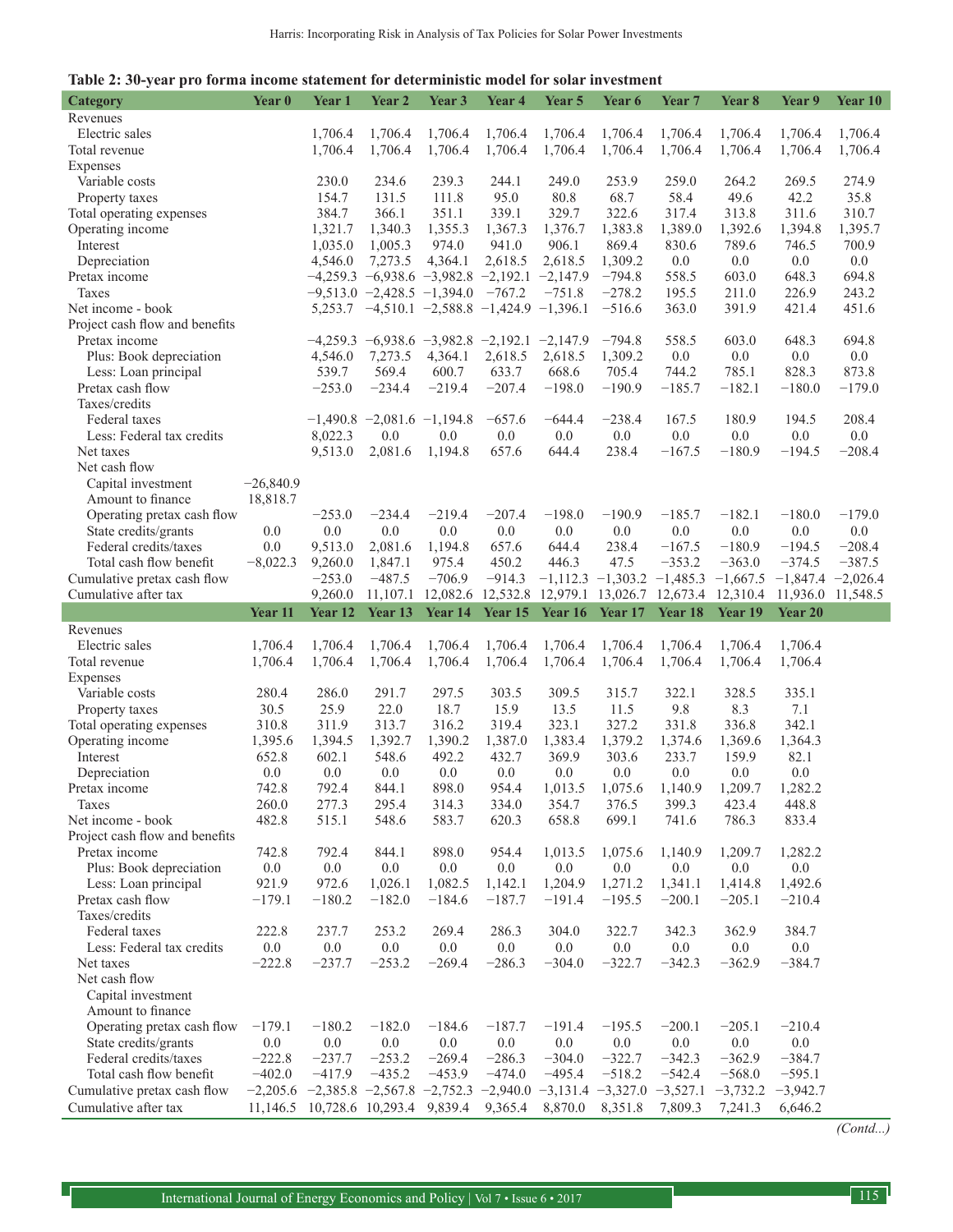| Table 2: (Continued)           |            |                    |          |          |                   |          |          |          |          |          |              |
|--------------------------------|------------|--------------------|----------|----------|-------------------|----------|----------|----------|----------|----------|--------------|
|                                | Year 21    | Year <sub>22</sub> | Year 23  | Year 24  | Year 25           | Year 26  | Year 27  | Year 28  | Year 29  | Year 30  | <b>Total</b> |
| Revenues                       |            |                    |          |          |                   |          |          |          |          |          |              |
| Electric sales                 | 1,706.4    | 1.706.4            | 1.706.4  | 1,706.4  | 1.706.4           | 1,706.4  | 1.706.4  | 1.706.4  | 1,706.4  | 1,706.4  | 51,192.5     |
| Total revenue                  | 1,706.4    | 1,706.4            | 1,706.4  | 1,706.4  | 1,706.4           | 1,706.4  | 1,706.4  | 1,706.4  | 1,706.4  | 1,706.4  | 51,192.5     |
| Expenses                       |            |                    |          |          |                   |          |          |          |          |          |              |
| Variable costs                 | 341.8      | 348.6              | 355.6    | 362.7    | 369.9             | 377.3    | 384.9    | 392.6    | 400.4    | 408.4    | 9,330.7      |
| Property taxes                 | 13.3       | 11.3               | 9.6      | 8.2      | 7.0               | 5.9      | 5.0      | 4.3      | 3.6      | 3.1      | 1,062.9      |
| Total operating expenses       | 355.1      | 359.9              | 365.2    | 370.9    | 376.9             | 383.3    | 389.9    | 396.9    | 404.1    | 411.5    | 10,393.5     |
| Operating income               | 1,351.3    | 1,346.5            | 1,341.2  | 1,335.5  | 1,329.5           | 1,323.2  | 1,316.5  | 1,309.6  | 1,302.3  | 1,294.9  | 40,799.0     |
| Interest                       | 0.0        | 0.0                | 0.0      | 0.0      | 0.0               | 0.0      | 0.0      | 0.0      | 0.0      | 0.0      | 12,676.0     |
| Depreciation                   | 0.0        | 0.0                | 0.0      | 0.0      | 0.0               | 0.0      | 0.0      | 0.0      | 0.0      | 0.0      | 22,729.8     |
| Pretax income                  | 1,351.3    | 1,346.5            | 1,341.2  | 1,335.5  | 1,329.5           | 1,323.2  | 1,316.5  | 1,309.6  | 1,302.3  | 1,294.9  | 5,393.2      |
| Taxes                          | 473.0      | 471.3              | 469.4    | 467.4    | 465.3             | 463.1    | 460.8    | 458.3    | 455.8    | 453.2    | $-6,134.7$   |
| Net income - book              | 878.4      | 875.2              | 871.8    | 868.1    | 864.2             | 860.1    | 855.7    | 851.2    | 846.5    | 841.7    | 11,527.8     |
| Project cash flow and benefits |            |                    |          |          |                   |          |          |          |          |          |              |
| Pretax income                  | 1,351.3    | 1,346.5            | 1,341.2  | 1,335.5  | 1,329.5           | 1,323.2  | 1,316.5  | 1,309.6  | 1,302.3  | 1,294.9  | 5,393.2      |
| Plus: Book depreciation        | 0.0        | 0.0                | 0.0      | 0.0      | 0.0               | 0.0      | 0.0      | 0.0      | 0.0      | 0.0      | 22,729.8     |
| Less: Loan principal           | 0.0        | 0.0                | 0.0      | 0.0      | 0.0               | 0.0      | 0.0      | 0.0      | 0.0      | 0.0      | 18,818.7     |
| Pretax cash flow               | 1,351.3    | 1,346.5            | 1,341.2  | 1,335.5  | 1,329.5           | 1,323.2  | 1,316.5  | 1,309.6  | 1,302.3  | 1,294.9  | 9,304.3      |
| Taxes/credits                  |            |                    |          |          |                   |          |          |          |          |          |              |
| Federal taxes                  | 405.4      | 403.9              | 402.4    | 400.7    | 398.9             | 396.9    | 395.0    | 392.9    | 390.7    | 388.5    | 1,405.0      |
| Less: Federal tax credits      | 0.0        | 0.0                | 0.0      | 0.0      | 0.0               | 0.0      | 0.0      | 0.0      | 0.0      | 0.0      | 8,022.3      |
| Net taxes                      | $-405.4$   | $-403.9$           | $-402.4$ | $-400.7$ | $-398.9$          | $-396.9$ | $-395.0$ | $-392.9$ | $-390.7$ | $-388.5$ | 6,617.3      |
| Net cash flow                  |            |                    |          |          |                   |          |          |          |          |          |              |
| Capital investment             |            |                    |          |          |                   |          |          |          |          |          |              |
| Amount to finance              |            |                    |          |          |                   |          |          |          |          |          |              |
| Operating pretax cash flow     | 1,351.3    | 1,346.5            | 1,341.2  | 1,335.5  | 1,329.5           | 1,323.2  | 1,316.5  | 1,309.6  | 1,302.3  | 1,294.9  | 9,304.3      |
| State credits/grants           | 0.0        | 0.0                | 0.0      | 0.0      | 0.0               | 0.0      | 0.0      | 0.0      | 0.0      | 0.0      | 0.0          |
| Federal credits/taxes          | $-405.4$   | $-403.9$           | $-402.4$ | $-400.7$ | $-398.9$          | $-396.9$ | $-395.0$ | $-392.9$ | $-390.7$ | $-388.5$ | 6,617.3      |
| Total cash flow benefit        | 945.9      | 942.5              | 938.8    | 934.9    | 930.7             | 926.2    | 921.6    | 916.7    | 911.6    | 906.4    | 7,899.3      |
| Cumulative pretax cash flow    | $-2,591.3$ | $-1,244.9$         | 96.4     | 1,431.9  | 2,761.4           | 4,084.6  | 5,401.1  | 6,710.6  | 8,013.0  | 9,307.9  |              |
| Cumulative after tax           | 7,592.1    | 8,534.7            | 9,473.5  |          | 10,408.4 11,339.1 | 12,265.3 | 13,186.8 | 14,103.5 | 15,015.2 | 15,921.6 |              |

As shown in Pro Forma Income Statement (Table 1), the project generates a year 1 revenue stream of approximately \$1,706.4 thousand, of which \$384.7 thousand is used to pay operations, maintenance, and property taxes. This leaves net operating income of \$1,321.7 thousand prior to application of depreciation, payment of long-term debt, and taxes. The total after tax cash flow benefit is \$9,260.0 thousand in year one. A 30-year pro forma scenario for the deterministic model is presented in Table 2. At a price of \$0.085/kWh for each year of the thirty-year feasibility, the project's IRR was estimated to be 35.59%, which exceeds the needed rate of return, by investors of between 10% and 15%. However, analysis of tax policies with only mean or mode prices does not address price variability that occurs in the market. This is an example of analysis of tax policies under "incredible certitude" which is somewhat incomplete.

# **5. STOCHASTIC ANALYSIS OF SOLAR INVESTMENT AND ALTERNATIVE TAX POLICIES**

The stochastic analysis with price variability and using Monte Carlo simulation is an example of Manski's "credible interval scoring" for analysis of changes in tax policy. For the stochastic analysis, the GRKS distribution was employed with price ranging from \$0.08/kWh at the minimum, \$0.085 kWh at the mode, and \$0.09/kWh at the maximum. Figure 1 shows range of internal rates of return with an average rate of return of 39.59%, a minimum of 37.99%, and a maximum of 41.15%. For the investor, Figure 1 shows that for all output prices the minimum IRR of 10-15% is met and exceeded. The range of results from the cumulative density function (CDF) represent "credible interval scoring" of federal and state tax policies and provides decision markers with a range of results for their analysis.

Figure 2 shows the results of a similar Monte Carlo simulation of a solar investment in White Pine County but ITC is removed while MACRS and the state property tax rebate is still included. Figure 2 shows range of internal rates of return with an average rate of return of −0.08%%, a minimum of −0.49%, and a maximum of 0.35%. Simulation results show only 23% of the time would the Monte Carlo simulation without ITC yield positive IRR. Also importantly, results of the simulation run show the IRR never met the investors' requirement of 10% to 15% return. The range of the CDF show the impacts if ITC on the potential feasibility of the solar investment.

Figure 3 shows the results of the Monte Carlo simulation of a solar investment in White Pine County, Nevada where all tax credits are removed. The range of IRR shown in Figure 3 range from a minimum of −0.67%, average of −0.40%, and maximum of −0.13%. Simulation results show for this solar investment simulated over 1,000 times never realizes a positive IRR. As with the elimination of ITC, results of the Monte Carlo simulation without tax credits shows IRR that never meets the investors required 10% to 15% return. As mentioned earlier, proponents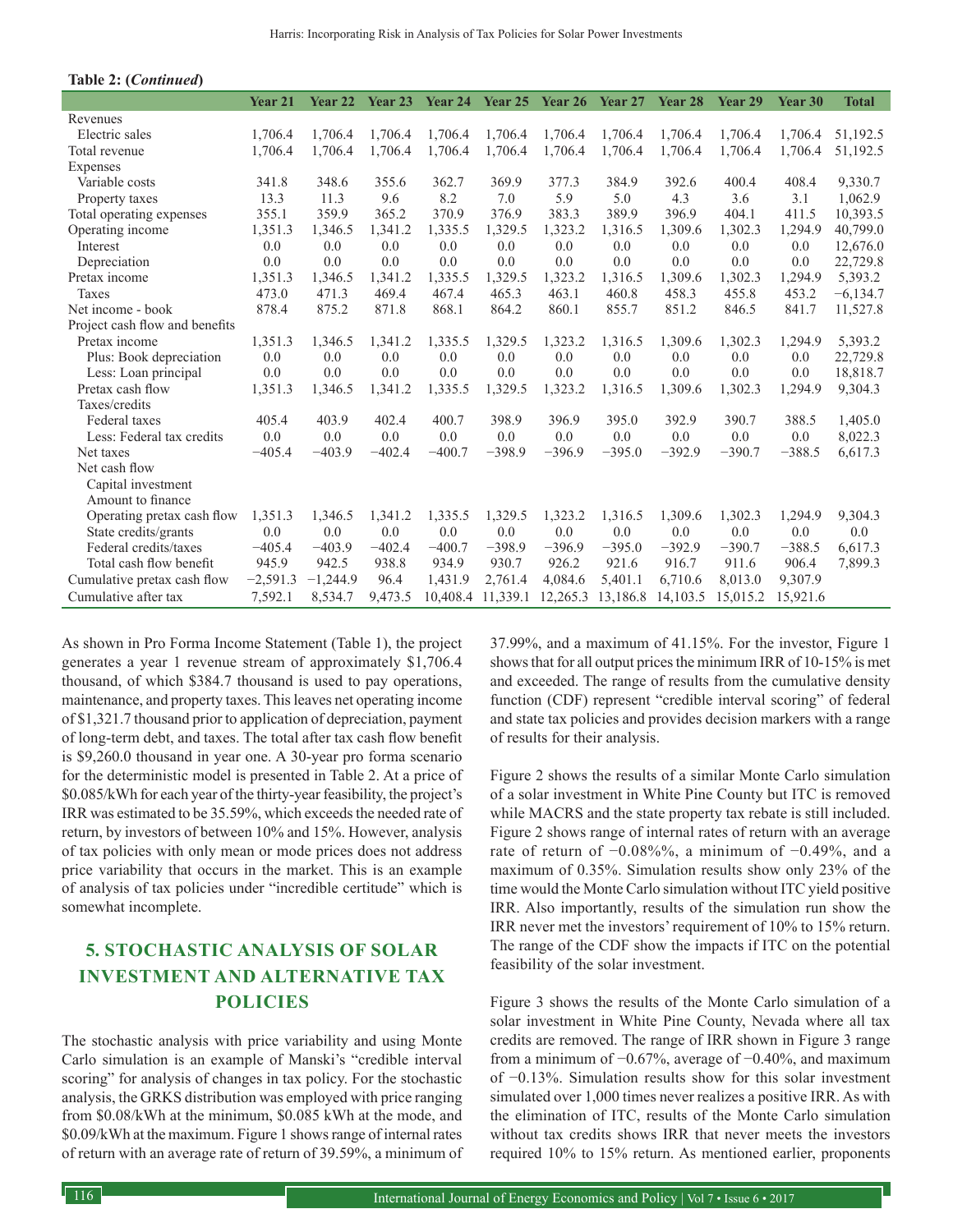

**Figure 1:** Cumulative density function for stochastic simulation for internal rate of return for solar photovoltaic investment

**Figure 2:** Cumulative density function for stochastic simulation for internal rate of return for solar photovoltaic investment without investment tax credits



**Figure 3:** Cumulative density function for stochastic simulation for internal rate of return for solar photovaltic investment with no tax abatements



of tax credits for solar investments provide market certainty for long-run solar power technology investments. It seems that results of the Monte Carlo simulation from a range of possible prices that these tax credit policies both federal and state provide this market certainty. Without these tax credits, technology advances for solar investments may be retarded.

#### **6. CONCLUSIONS**

The purpose of this paper was to demonstrate the usefulness of Monte Carlo simulation for evaluating federal and state policies. This follows tax policy analysis as proposed by Manski (2013) where it is by "credible interval scoring" not "incredible certitude."

Stochastic values for output were incorporated in the solar power investment model thus facilitating a simulation risk analysis of alternative federal and state tax policies.

The greatest benefit of Monte Carlo simulation feasibility analysis is the methodology explicitly incorporates risk faced by decision makers. By incorporating probability for variables that solar power investors cannot forecast with certainty, the analyst can develop realistic probability forecasts of KOVs. Additional benefits of the methodology include policy makers' ability to see range of KOVs as well as the probabilities of unfavorable outcomes. Charts and probabilities, which can more accurately portray the probable outcomes of alternative federal and state tax policies than a single-point estimate, can be used to convey risky outcomes to policy makers. These charts and probabilities are particularly useful when the inherent risk in proposed tax policy causes the KOV distribution to be skewed left or right or change over time. A federal or state tax policy for a solar investment based only on average values is inherently risky and may give policy makers and the public unrealistic confidence in the proposed federal or state tax policy change. A stochastic analysis shows a range of potential outcomes, which provides policy makers and the public confidence, or realistic skepticism of proposed federal and state tax policies.

#### **REFERENCES**

- Bourg, J. (2013). "Personal Conversations for Feasibility Analysis for Solar Photovoltaic". Millennium Energy, LLC: Golden, Colorado.
- Hardaker, J., R. Huirne, J. Anderson, and G. Lien. Coping with Risk in Agriculture. CABI Publishing: Wallingford, Oxfordshire, U.K., 2004.
- Loris, N. and K. Tubb (2016). "Allow Energy Tax Credits to Expire", Heritage Foundation Backgrounder No. 3164, Available from http:// www.heritage.org/enviroment/report/allow-energy-tax-creditsexpire
- Manski, C. (2012). "Identification of Preferences and Evaluation of Income Tax Policy." National Bureau of Economic Research Working Paper, w17755.
- Manski, C. (2013). *Public Policy in an Uncertain World: Analysis and Decisions*. Cambridge, Massachusetts: Harvard University.
- Pouliquen, L. (1970). "Risk Analysis in Project Appraisal". World Bank Staff Occasional Paper (11), International Bank of Reconstruction and Development, The John Hopkins University Press.
- Reutlinger, S. (1970). "Techniques for Project Appraisal Under Uncertainty" World Bank Staff Occasional Paper (10), International Bank of Reconstruction and Development, The John Hopkins University Press.
- Richardson, J., S. Klose, A. Gray. (2000). "An Applied Procedure for Estimating and Simulating Multivariate Empirical (MVE) Probability Distributions in Farm-Level Risk Assessment and Policy Analysis". *Journal of Agricultural and Applied Economics,* 32: 295-315
- Richardson, J. (2006a). "Simulation for Applied Risk Management". Unnumbered Staff Report, Department of Agricultural Economics, Agricultural and Food Policy, Texas A&M University, College Station, Texas.
- Richardson, J. (2006b). "Simetar: Simulation Econometrics to Analyze Risk". Department of Agricultural Economics, Texas A&M University, College Station, Texas.
- Richardson, J., B. Herbst, J. Outlaw, and R. Gill. (2007). "Including Risk in Economic Feasibility Analysis: The Case of Ethanol Production in Texas". *Journal of Agribusiness***,** 25:115-132.